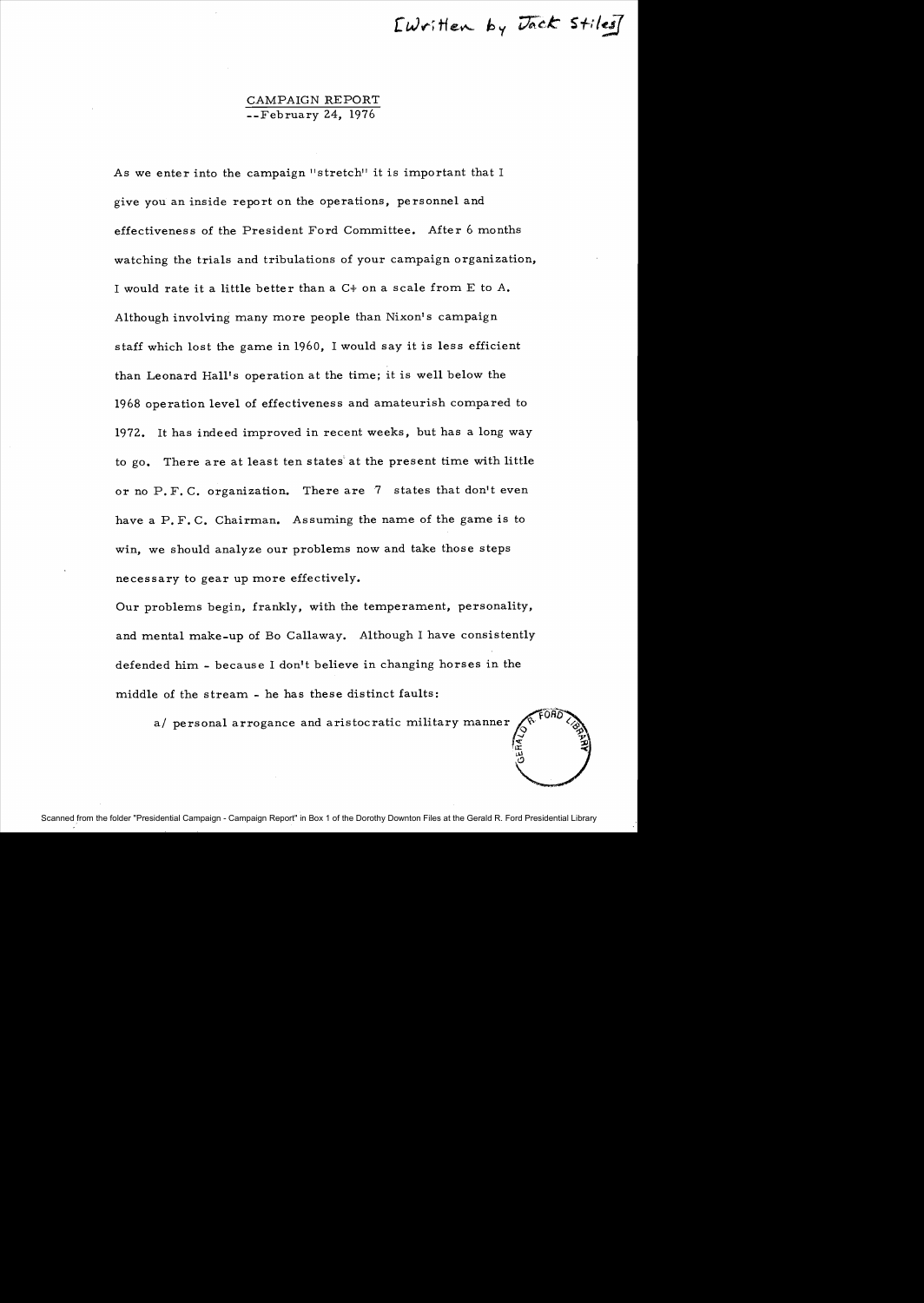- b/ a poor sense of priorities. He behaves as if he were the candidate and loves the limelight rather than concentrating on the mechanical problems that should concern a campaign manager.
- $c$ / inability to sort out problems and to properly delegate decisions to others
- d/ although his experience in campaigning is very limited (especially on a 50 state Presidential level) he does not ask advice from those who have experience and seldom takes the advice when offered.

As one simple example, I have been in the P. F. C. office for half the year as "Consultant". In that period of time I have been consulted twice for a total of 15 minutes. His door is always closed and he is too busy to speak to the rank and file even in the morning when he passes into his private office. There are those in the office he has never deigned a "good morning" and a number who have never met him.

This is rotten for morale and, to my mind, is a poor way to give leadership to a campaign. He has never learned to recognize that troops are human too. Having known you for forty years this is absolutely the opposite of you.

How this is to be solved I don't know. I ask myself if a heart-to-heart talk would help? If not, we have to seek some other solution.  $\frac{1}{2}$ <br>  $\frac{2}{3}$ 

 $\frac{1}{\sqrt{2}}$ 

""'"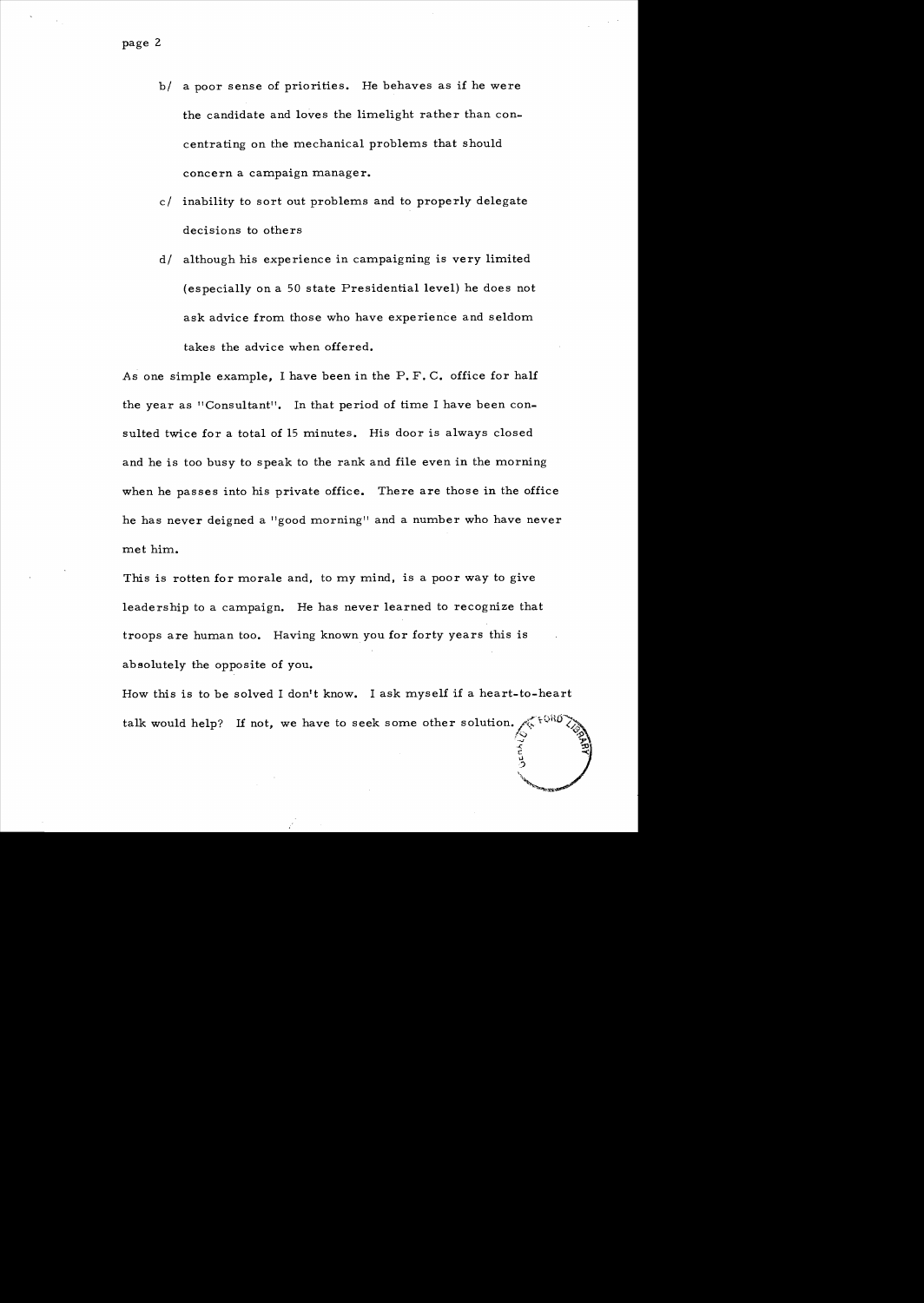#### " Layering"

Because of Bo's deficiencies, he has tried to beef up the organization by "layering". Between himself and the troops he has set up at least three lieutenants of dubious qualifications - Mimi Austin, Bob Marik and now, Ed DeBolt.

He has not really delegated anything to them, but has simply set them up as "gophers". I don't think that either Mimi Austin or Bob Marik has leadership or decision making talents. Marik has been there weeks at a high salary (probably twice mine) and hasn't made one effective decision yet. He is the joke of the office. I think he should be fired or sent back to some bureaucracy from whence he came. I will reserve judgment on Ed DeBolt. He has only been on board 10 days. However, if Bo restricts his decision making authority, he too will be rendered useless and will represent nothing more than another "layer" of useless baggage at a high salary.

#### Stu Spencer. Skip Watts and Ed Terrill

Stu Spencer is a "doer". He is great at making field decisions and fighting brush fires. He is not an overall planner. He puts out one fire at a time. As we get further into the heat of the campaign this will become a problem. He cannot rush to every fire and keep the station house operating at the same time. He likes to function as a "loner" or with his own tight-knit team. That's OK for fighting brush fires, but in the meantime the overall planning will not get. ''''.,.•'''''....~".,....~. f'~J ":\J. **rr :1'"**  done. When we come to the month of May with 16 Primaries in ,c) *l*   $\sqrt{2}$ one month, it will be chaos.

*'i:'.*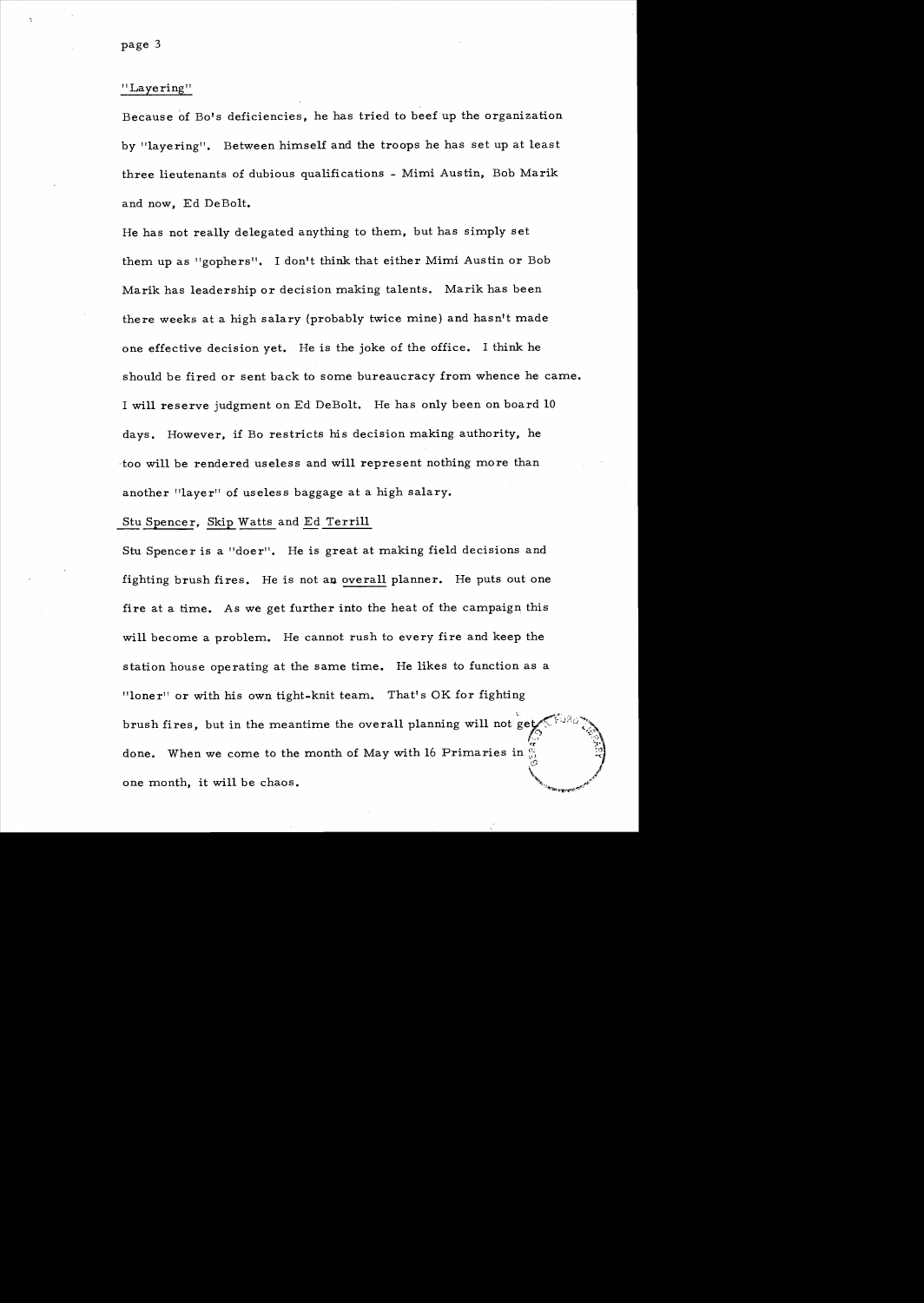If Bo will delegate sufficient authority to one competent person compatible with Stu Spencer to tend the fire station (this may be Ed DeBolt \_ I haven't yet had a chance to size him up) we may be able to solve some of our problems.

Skip Watts is compatible and fits the Stu Spencer mold. He, too, is a fire fighter. However, he tends to keep his moves secret and does not ask anyone's advice.

A very few people in the office know what's going on in Florida. It is all a big secret and as a result none of us outside of Stu and Skip have any significant input into what is going on in the field. We cannot function very effectively as "support troops" if we don't know what's going in the front line.

When Bruce Ladd (field coordinator for the five Great Lakes States) was let go on February I, I offered to shepherd those States which I know well until a new man was hired. I managed to keep track of progres s in those States by Watts line because I know the leaders there, but I was given no authority to act. Meanwhile we lost 3 weeks time while Stu and Skip fought fires in Florida and New Hampshire. It is too bad, but I seem to be regarded as an old man who doesn't know much but is a friend of the President who must be kept on the payroll and tolerated. I naturally don't like playing this role. I have had less responsibility in 1976 with the Ford campaign than I had in 1960 with the Nixon campaign. Obviously I will play any role was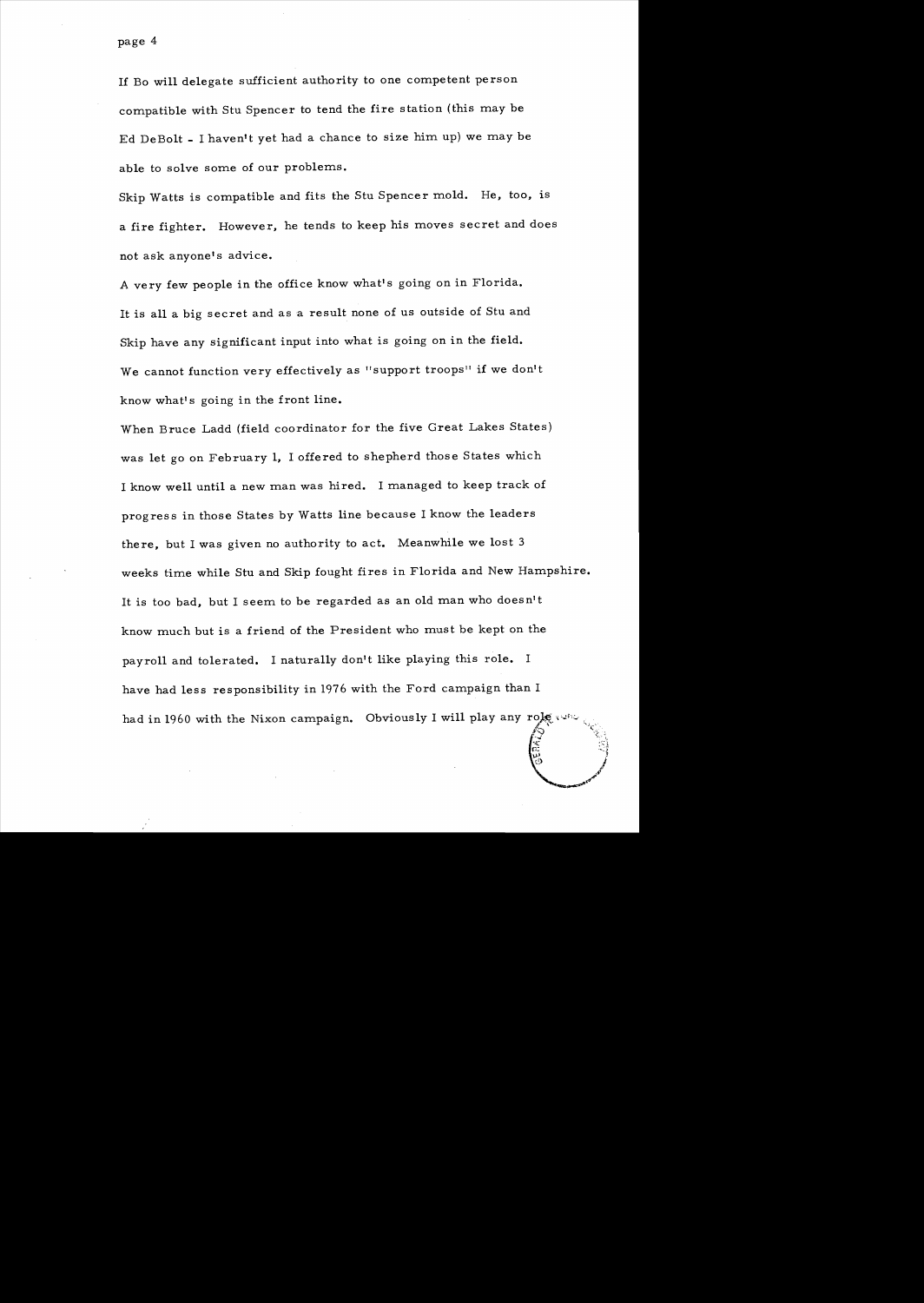you chose but I would have thought my performance record since 1948 would have justified a little more authority.

#### Ed Terrill

As you know, Ed Terrill is a single minded, spunky Scotch terrier. He has been given supervision of some tough states and he is going after them with know-how, tenacity and purpose. However, Ed's plight is somewhat like others. Bo only half-listens to him and he is not given either the tools or backing to do his job. Ed now has all the big eastern States, the plains States, and supposedly supervision below the Mason-Dixon line. To accomplish this he has one fieldman, namely Dave Owens from Kansas. This is an utter absurdity. Although we all have a high regard for Ed's initiative he will get buried in details and frustrations if this is not straightened out.

#### Staff Unbalance

This brings up the important subject of Staff unbalance. The battle is to be won in the field -- not at 1828 "L" Street. We are so "over-layered" with unproductive headquarters personnel who know nothing about politics, the ship is likely to capsize from over-burden. A job analysis should be made of every department and the balance of resources shifted to the field. Ed needs help - NOW.'

### Planning for the General Campaign

Months ago I mentioned the need to plan in detail the structure of t

i<br>ai He FORD ?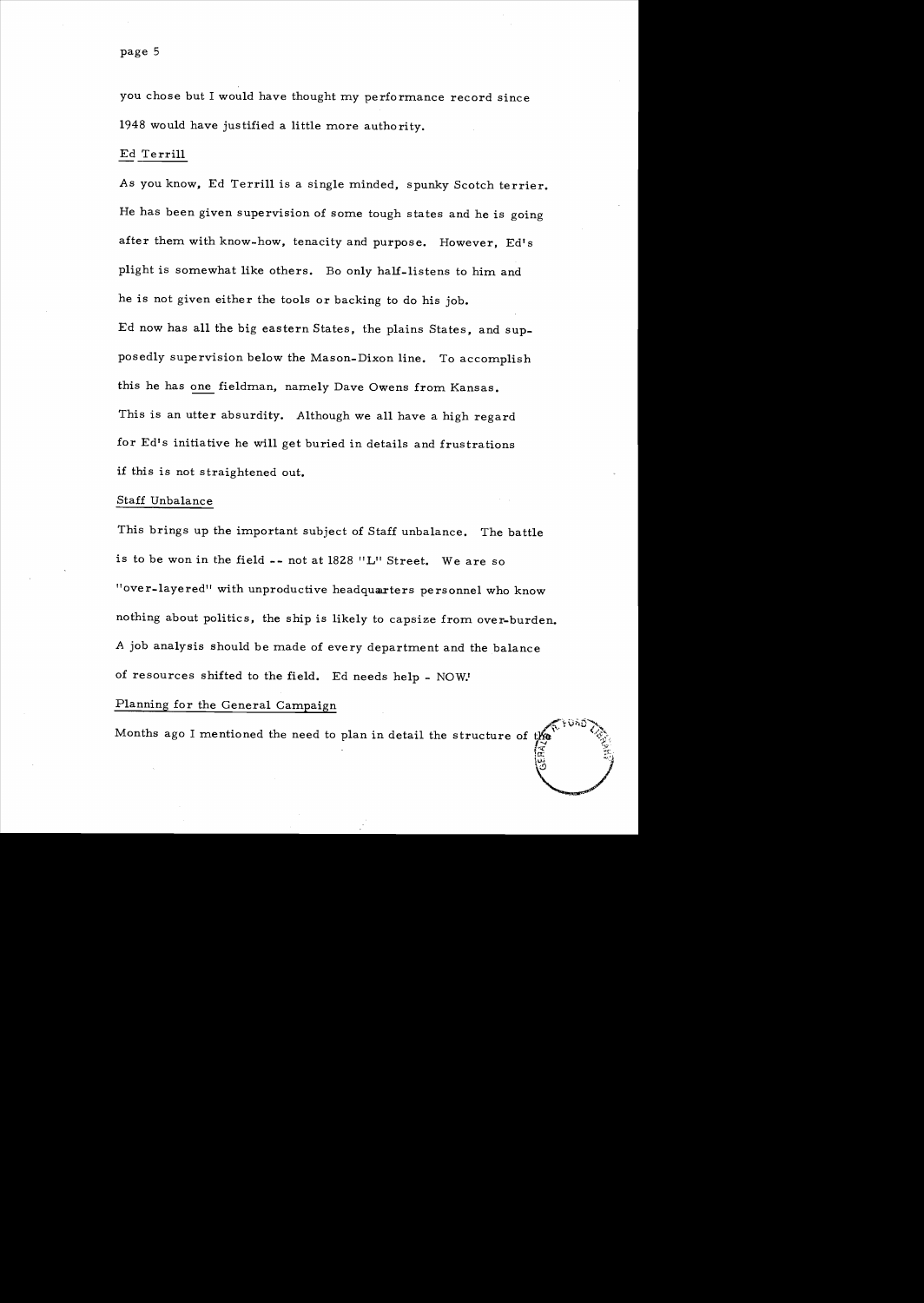general campaign after August 20, 1976. At that time we will have 20 million dollars from federal funds to spend in less than  $75$  days! You told me it was your understanding someone was drawing up a plan for this purpose. I have repeatedly made inquiries and found no such plan being put together.

This will lead to chaos after the convention. I saw this happen to Nixon in 1960, and it could happen to us in 1976.

After the nomination battle, which I fully expect will go to the wire in Kansas City, we must be prepared to move immediately into a hard hitting general campaign without hitches in staff work. As of now, we have no plans. They must be made in detail now.

## Summary and Suggested Actions

- 1/ A heart-to-heart talk with Callaway about his role, sense of priorities and delegation of authority
- 2/ Demand to know precisely where we stand in every state. Ask about Delaware, Kentucky, Louisiana, Maryland, New Jersey, Rhode Island, South Carolina, Tennessee, Vermont, Virginia, West Virginia
	- a/ Why do we have states with no Chairmen?
	- b/ Why do we have states with little or no organization?
	- c/ Ask for state by state lists of PFC County Chairmen
	- $d/$  Ask for an accounting of each state below the Mason-Dixon line (Bo's territory; can he deliver Georgia, Alabama, Mississippi, Louisiana? I doubt it)

 $\Diamond$ "  $\Diamond$ **.**<br>.era/